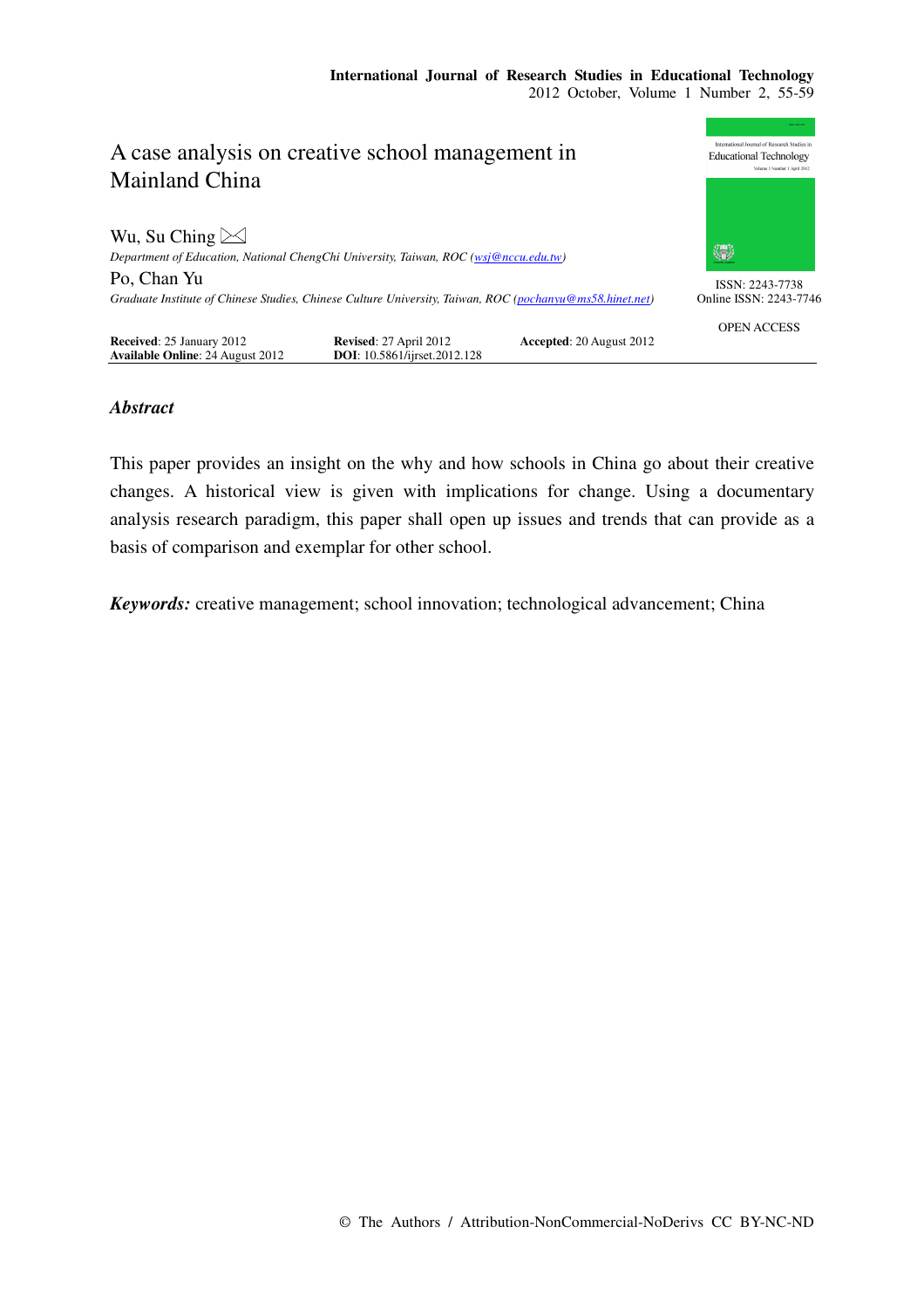# **A case analysis on creative school management in Mainland China**

## **1. Introduction**

Since the policy building of 1949, the educational development of the Mainland China receives a strong political backing. With the implementation of the policy of reform in 1979, China started to open up to the outside world. With the influence of globalization, educational developments have been focused on academic excellence. For the last ten years, China has increased its national income dramatically. Furthermore, with the 'one child policy', parents; who are economically capable, have started to demand for better education. Hence, schools have begun to innovate and embrace creative management schemes.

### **2. School environments**

A child grows studying inside the school. So it's but natural that the first focus would be on the school grounds. More importantly, focus is placed on the environmental school changes, in order words the architectural design of the school (Xie, 2007). It is said that a building is not the isolated existence; it always produces a close connection with its region or environment.

Take a star primary school in Beijing as an example; the school consists of primary and kindergarten levels. Designers try to integrate the idea of a whole school. The close linkages of the two organizations (primary and kindergarten) shape the change. It is said that providing a smooth transition from the kindergarten to the primary levels would be beneficial to all the stakeholders. Not only the students but also the teachers would benefit on such innovations.

Research shows that an isolated building brings negative influence to children, on the contrary, when one incorporates the building with the environment; this will bring a more natural touch. Growing up in a place where the environment is friendly; becomes the core of educational development today. Architectural school designs emphasize the community buildings with the important background of the primary school and kindergarten at the same time. With the reduced stress have all together created a graceful integration with the environment, hence, creating interpersonal harmony. This kind of cognition contributes to helping teenager and children to respect the environment, encourage exchanges, and the cultivation of healthy psychology (Xie, 2007).

#### **3. Parents' participation**

Second, is to expand the participation and exchange in many ways among parents and school. In 2004, one primary school "Laoshan" in Shanghai setup a parents' committee and ask parents into campus. Parents are asked to volunteers, such as five parents from every class. This is followed with the level committees electing their representative to the school level organization. With the parents committee, core ideas on what should be the focus of the school are suggested. This means that schools are opening up to the parents' participation. Furthermore, activities are created during special occasions and holidays, to further minimized the gap among the faculty and parents. Dialogues are being done to collect feedbacks and suggestions, which in essence, improve the parents' participation and provide a sense of ownership of the school.

In addition to the previous mentioned activities, parents' committee also organizes house calls. They will visit and listen to other parents' comments and feedbacks. Many teachers usually just know to an extent the background of their students. In some ways, these committees serve as a bridge between the school and home (Pan, 2012).

An example, Shanghai Daning international primary school; this school carried out various course reforms,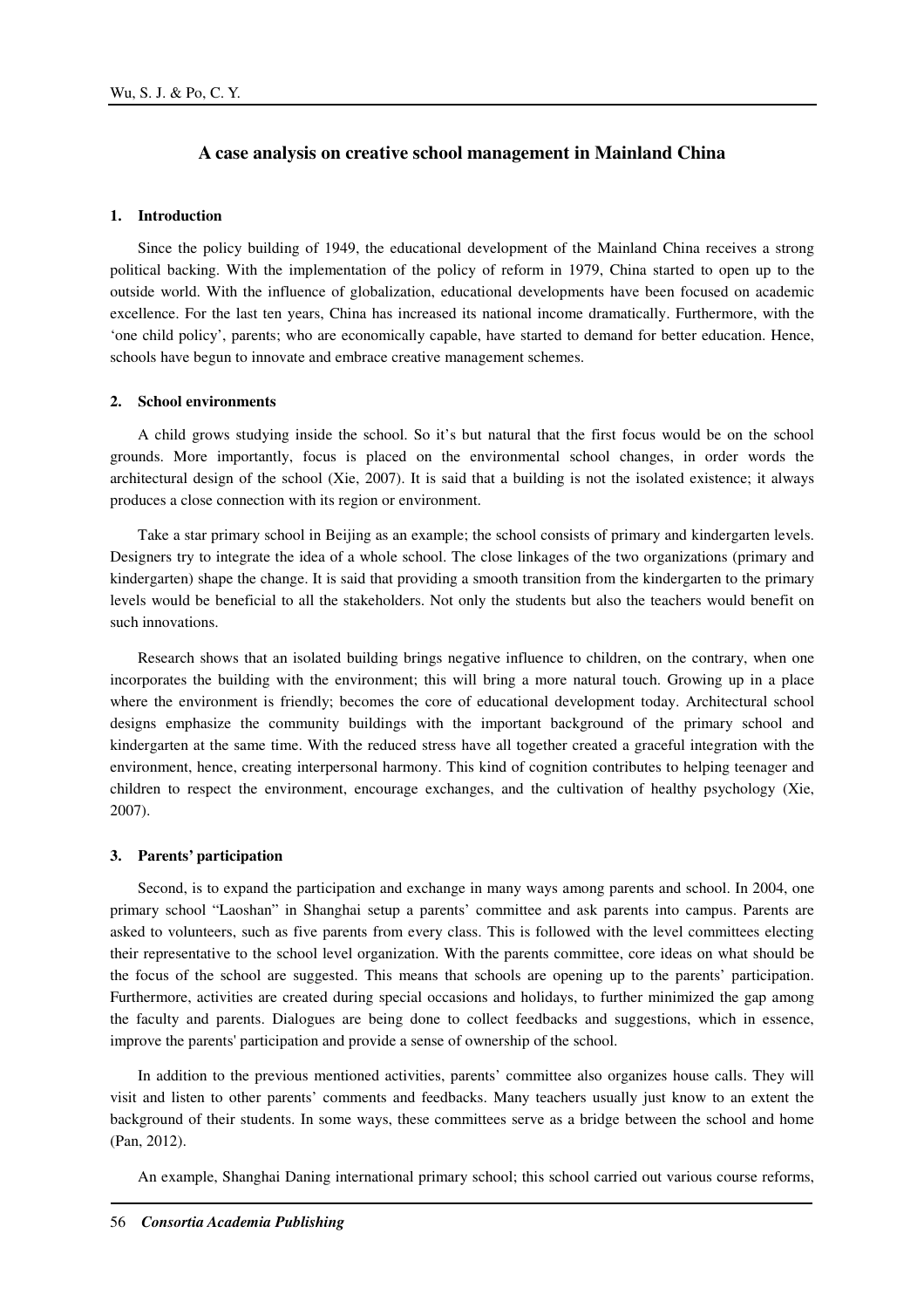expansion of course type and offerings, in order to meet the outside demands. With an overall goal of improving the qualities of students; the school in a way is able to pay close attention to the students' holistic development (Xu, 2011).

In addition, the school hopes to give a certain role to the parents. In June of 2009, the school, community and the parents have combined and established the so called "the education agenda committee" of the school; this is a merger operation through the education agenda committee. The expansion of communication between the community, family, and school; such negotiation channels shall be able to strengthen the combining effectiveness of the community, family, and the school resources.

The education agenda committee is made up of 13 people, 4 representatives of the community, 4 representatives from the parents, and 5 representatives from the school. The educational agenda committee holds the plenary session twice each term, and is mainly responsible for the understanding of the situation that the work program of the school implements. Most of their responsibilities include listening to parents' committee, putting forward the suggestion on the measure of the concrete reform of the school, feedback the suggestion and making a self-criticism to the community. It is therefore obvious that with the parents' participation and constant improvement of the school, becomes an important direction for future development (Xu, 2012).

#### **4. Foreign language teaching**

For time and again, many have mentioned that learning a foreign language is very important. More so, in the current time of internationalization and globalization, English language learning is a major key to school development. Within a primary school, the cultivation of the entire individual is quite important. Furthermore, the students' foreign language communication and comprehension is considered as an inseparable part. With influences is able to extend to: 1) expands cultural vision; 2) promote cognitive development; 3) favorable to the promotion of one's own language ability; 4) aids students in learning another language, learns other peoples' culture; 5) aids students' in reaching a higher level of foreign language ability. Meanwhile, learning foreign languages would be able to make the students developed into a better-rounded individual. In essence, learning a foreign language is the gateway to future success (Wang, 2005).

According to the language study goals, the major goal is that for primary schools (more importantly, in the coastal areas of China) to provide ample training. The basic four skills of listening, reading, writing, and speaking, should be reiterated. More so, with the current technological advancement, learning a foreign language will aid students in better expressing themselves. Students can also be able to read foreign websites and understand them more clearly. It is noted that language learning is not limited to communication, but its uses expands beyond (Wang, 2005).

In summary, several conclusions are drawn from the above discussion. Schools should strengthen the input foreign language teaching of primary school, by carrying on the investigation of the foreign language teaching of primary school organized, planned, and avoid the errors of the past. In addition, schools should pay close attention to data collection; firsthand data collection. Research should be accomplished with regards to the effectiveness on such innovative management strategies. More so with the foreign language teaching, studies should be accomplished to check the correlation of the curriculum enhancement, and pay attention on how to overcome previous disadvantages. Schools should pay attention to the analysis on attitude towards study and motive of foreign language; this is because the goal of the foreign language education of primary school is not only to trains, but to develop the language ability. More importantly one lies in passing learner's attitude to positive study of foreign language, thus the understanding of different Chinese and understanding, if the effect to the foreign language teaching of primary school, only take the way to test to carry on measurement, it is very apt to present the one-sidedness that are caused in teaching (Wang, 2005).

The demand for pupil's language ability; schools of primary school foreign language teaching, must consider the real situation. The achievement of the foreign language teaching of primary school, often come from the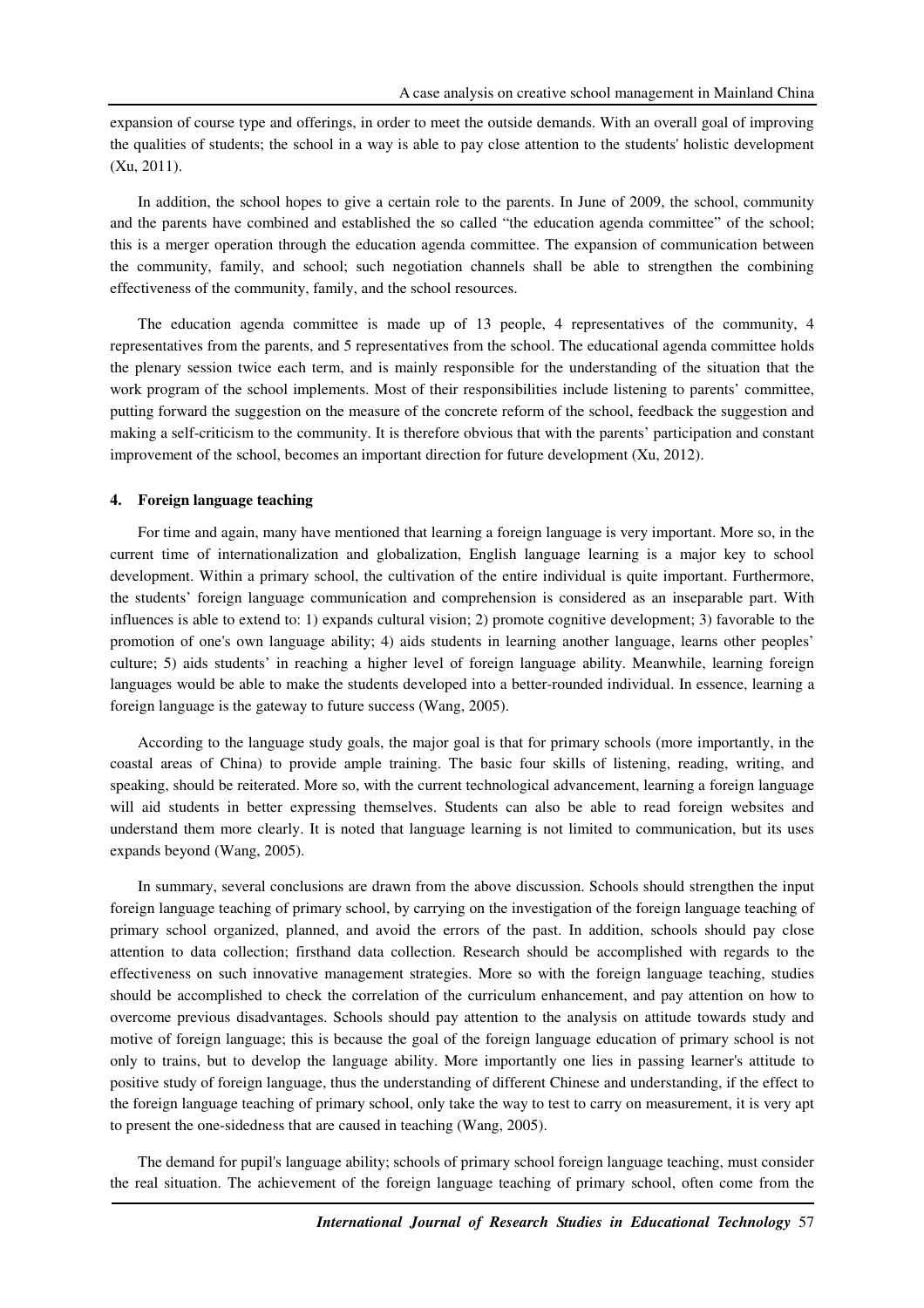implementing of classroom instruction, to the forming of children's attitude towards study because of the classroom instruction, have the most direct function, therefore the teacher's teaching way becomes the most key factor, the teacher's language, the teacher's education theory, how classroom activity are designed, and many others. Schools have a direct impact on students' interest, motive, and cognition. Therefore, teachers are crucial. This reflects the need for better teacher training. The training of the foreign language teacher of primary school in the future, no matter before the duty or on-the-job teacher, should include the use and development of the ability, idea and skill and the skill, primary school foreign language course resource of the method, primary school foreign language teaching of primary school education of the foreign language, and the self-criticism and reform of commenting amount and relevant measures of teacher's teaching of foreign language of primary school, and many others (Wang, 2005).

In addition, the foreign language teacher of primary school must also understand child psychology, understand the characteristic and method of foreign language teaching, and use the study of foreign language to combine flexibly with other disciplines, the integration that is promoted among discipline and promotion of the study interest (Wang, 2005). Reform and innovation of the foreign language teaching of primary school, can't just put emphasis on reducing and studying the age initially, research shows, the initial age itself does not form absolute predominance in study of foreign language; Especially, the age and various kinds of other factors, influence the results of learning of foreign language together, include teacher, giving lessons in time, environment, teaching design and method, commenting amount of teaching and way, etc.; In view of the above, the research of the results of learning of should face more actively in the featuring, many kinds of age levels, is it is it suit different student of age stage teaching method to learn foreign language to appear to develop, regard rigorous science designs, true data as the innovative foundation, thus enable relevant reforms to produce positive guidance and facilitation to teaching, is it about concrete practice, can participate in international low age in the interchange, children of foreign language teaching to make furthermore (Wang, 2005).

Plan and look over the questions of linking up of the primary school and middle school foreign language teaching totally, namely primary school and middle school link up, lie in to link up language not merely, lie in attitude, study way, is it require with to link up content to study even more; the department in charge of education and teaching and research department must carry on the research of the foreign language teaching of middle and primary schools voluntarily, make the concrete measure linked up early, this is because link up and go wrong, then achievement foreign language teaching make during the primary school, will definitely all that has been achieved has come to nothing (Wang, 2005).

Review the educational development of primary school in the 20th century of China's Mainland, may well be termed the hiccup several times in its course, whether scholar point out past experience to future enlightenment, mainly. First, the scientific method that must be defined with the scientists, the standard studied for education; Second, must be with the background that the children know and cognitive characteristic, as the starting point that is educated, could really lead the children to move towards practical study; Finally, the teacher's synchronous training is especially teacher's understanding real to primary school education, it will be the condition that the primary school education achieves success (Zhang & Yu, 2003).

At present, with the further intensification of the economic globalization, the increasing day by day of international population, the economic, cultural, political connection, connection between the countries all over the world, this mean every exchange of field reach first unprecedented scope and depth. The traditional culture is slowly being replaced into a more complex pluralistic state. Education is understood as the key to internationalization (Wang, 2011). Especially, the present situation of combining international educational development of primary school is able to show that the major future trends is to pay attention to student's studying experience and practice (Kong, 2001). This means, that the primary school education combines individualization, activity, and practicality, and focus to the students' personal feeling and differential one that learn, person who merit attention all, future China's Mainland primary school is to manage it innovatively. Direction of that reform should be followed, meanwhile, it prove primary school education in still behind